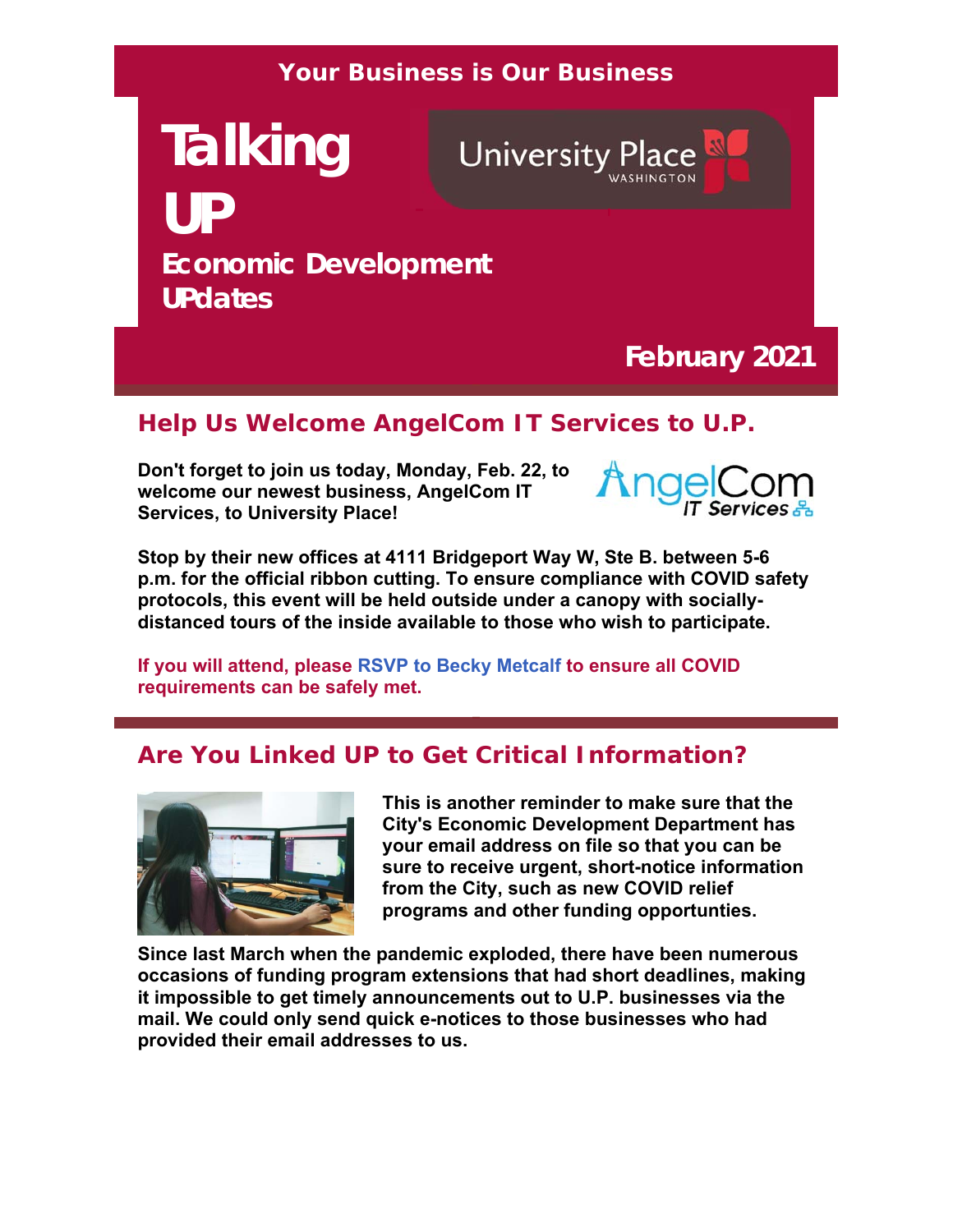**The Economic Development Office has sent letters to all licensed businesses within the City to encourage them to share their email addresses so they can be included on all digital updates. But we ask you to help us spread the word so every U.P. business has the opportunity to take advantage of all recovery programs for which they are eligible.** 

**Join our Email List**

## **Step UP to Support Your Fellow U.P. Businesses**



**With the Puget Sound region now in Phase 2 of the state's Roadmap to Recovery plan, local restaurants, personal service providers such as nail and hair salons, retail establishments and fitness facilities can open for indoor service provided they do not exceed 25 percent capacity. Restaurants that open must stop alcohol sales at 11 p.m.** 

**Please try to help these businesses with your patronage, including take-out and curbside pickup from restaurants. The extensive shutdowns caused by the pandemic have been devastating to all businesses affected, but have been especially difficult for small, independently** 

**owned operations. Please help them get back to business by doing business with them.** 

**For complete details on the specifics related to the Phase 2 reopening, visit the Roadmap to Recovery dashboard at www.coronavirus.wa.gov.**

## **February's REcovery Theme: Re-Introduce Your Business**

*Throughout 2021, each issue of Talking UP will feature an aspect of how you can strengthen and enhance your post-COVID recovery efforts.* 

**If the old adage "Out of sight, out of mind" is true, then it is more important than ever that as your business prepares for the easing of pandemic-induced restrictions, you make a**